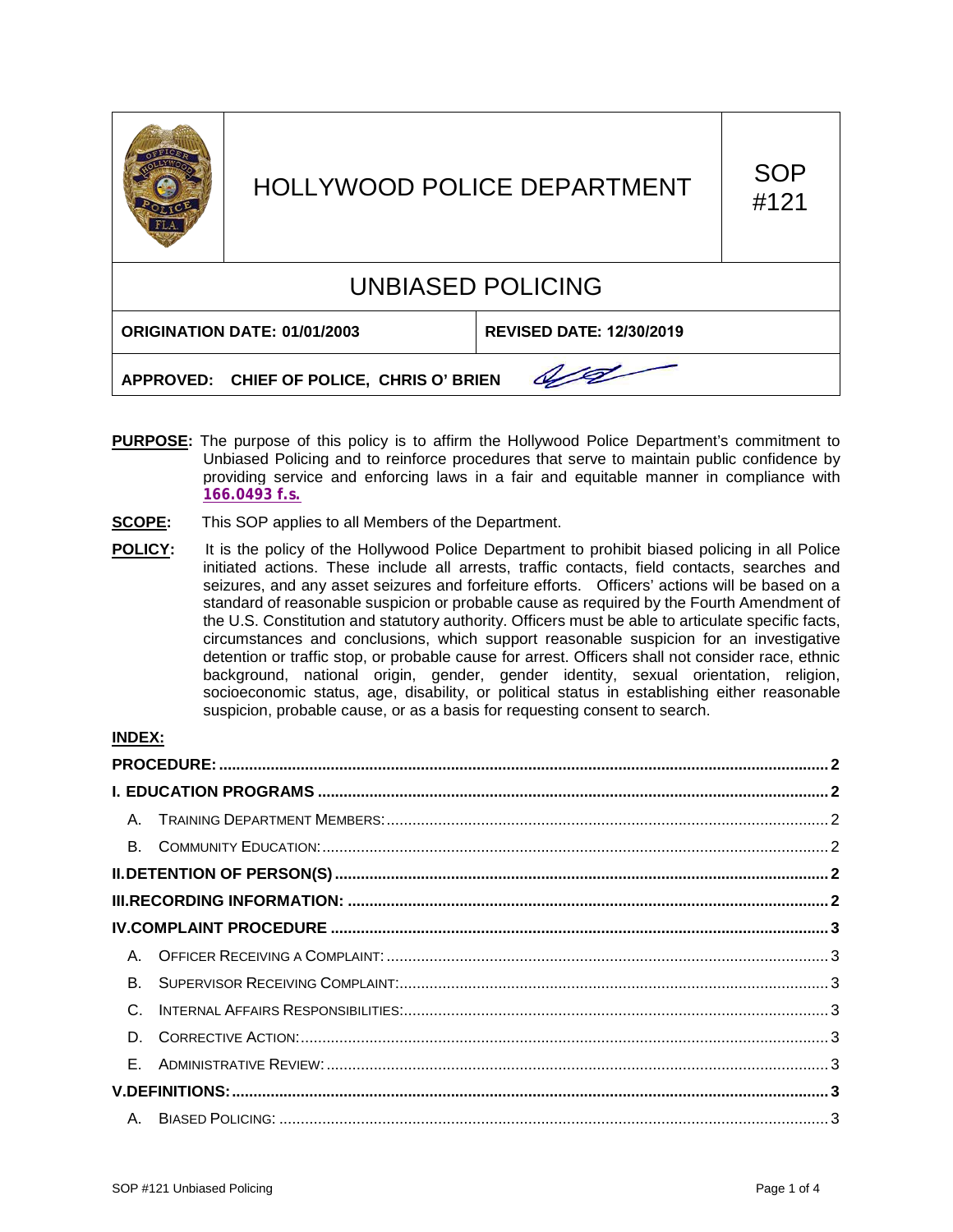# <span id="page-1-0"></span>**PROCEDURE:**

# <span id="page-1-2"></span><span id="page-1-1"></span>**I. EDUCATION PROGRAMS**

# **A. Training Department Members:**

Training programs will be designed to emphasize the need to respect the rights of all citizens to be free from unreasonable government intrusion or police action. Initial and annual training programs will incorporate Fair and Impartial Policing issues including legal aspects in accordance with Florida Statutes; **[943.1716 f.s.](http://www.leg.state.fl.us/statutes/index.cfm?mode=View%20Statutes&SubMenu=1&App_mode=Display_Statute&Search_String=943.1716&URL=0900-0999/0943/Sections/0943.1716.html) , [943.1758 f.s.](http://www.leg.state.fl.us/statutes/index.cfm?mode=View%20Statutes&SubMenu=1&App_mode=Display_Statute&Search_String=943.1758&URL=0900-0999/0943/Sections/0943.1758.html)**

All newly hired Officers will be provided initial training during their orientation.

# <span id="page-1-3"></span>**B. Community Education:**

The Department will inform the public of its Policy statement from this SOP against Biased Policing. This Policy statement will be posted on the Department web site, and in an area having public access located at The Hollywood Neighborhood Network Center and at each Police Substation. A copy of this policy will be made readily available to any person requesting it at no cost to the requesting party.

# <span id="page-1-4"></span>**II. DETENTION OF PERSON(S)**

- **A.** Persons will only be subject to detention upon reasonable suspicion that they have committed, are committing, or are about to commit a violation of law. Detention may be based on an Officer's observations combined with his/her training and experience, and/or information from reliable sources.
- **B.** No motorist or pedestrian, once cited or warned, will be detained beyond the point where there exists no reasonable suspicion of further criminal activity or other legal or factual basis for detention. No person or vehicle will be searched in the absence of a search or arrest warrant, a legally recognized exception to the warrant requirement, or a person's voluntary consent.

# <span id="page-1-5"></span>**III. RECORDING INFORMATION:**

- **A.** Traffic and pedestrian stop procedures will be followed as outlined in **SOP #220 Radio Communications, Section II, Circumstances Requiring Radio Communications, G., and Traffic Stops**.
- **B.** Any violations of **[316.614 f.s.](http://www.leg.state.fl.us/statutes/index.cfm?mode=View%20Statutes&SubMenu=1&App_mode=Display_Statute&Search_String=316.614&URL=0300-0399/0316/Sections/0316.614.html)** Florida's Safety Belt Usage Law, requires Law Enforcement Officers to document the race and ethnicity of the violator directly on the citation.
	- **1.** The race of the violator is based on observed physical characteristics. An estimate should be based on apparent ancestry and limited to White, Black, American Indian, Alaskan, Asian, or Unknown.
	- **2.** The ethnicity of the violator is an estimate, based on physical characteristics, language, and/or name, of a person's cultural affiliation with countries in Central or South America, or the Caribbean Islands. An estimate should be limited to Hispanic or Latino or Not Hispanic or Not Latino.
- **C.** Officers will use their best judgment to determine race and ethnicity. If an Officer is unsure of the race, color, ethnicity, or gender of a person stopped, the Officer will not risk offending that individual by asking the person to identify that characteristic except in an instance in which that characteristic is necessary to the investigation.
- **D.** The Police Department will document and compile race and ethnicity statistics for all citations issued for Safety Belt violations. The required data will be recorded on a Safety Belt Violation Data Collection Form (see **Appendix A**) and submitted on a quarterly basis to the Department of Highway Safety and Motor Vehicles.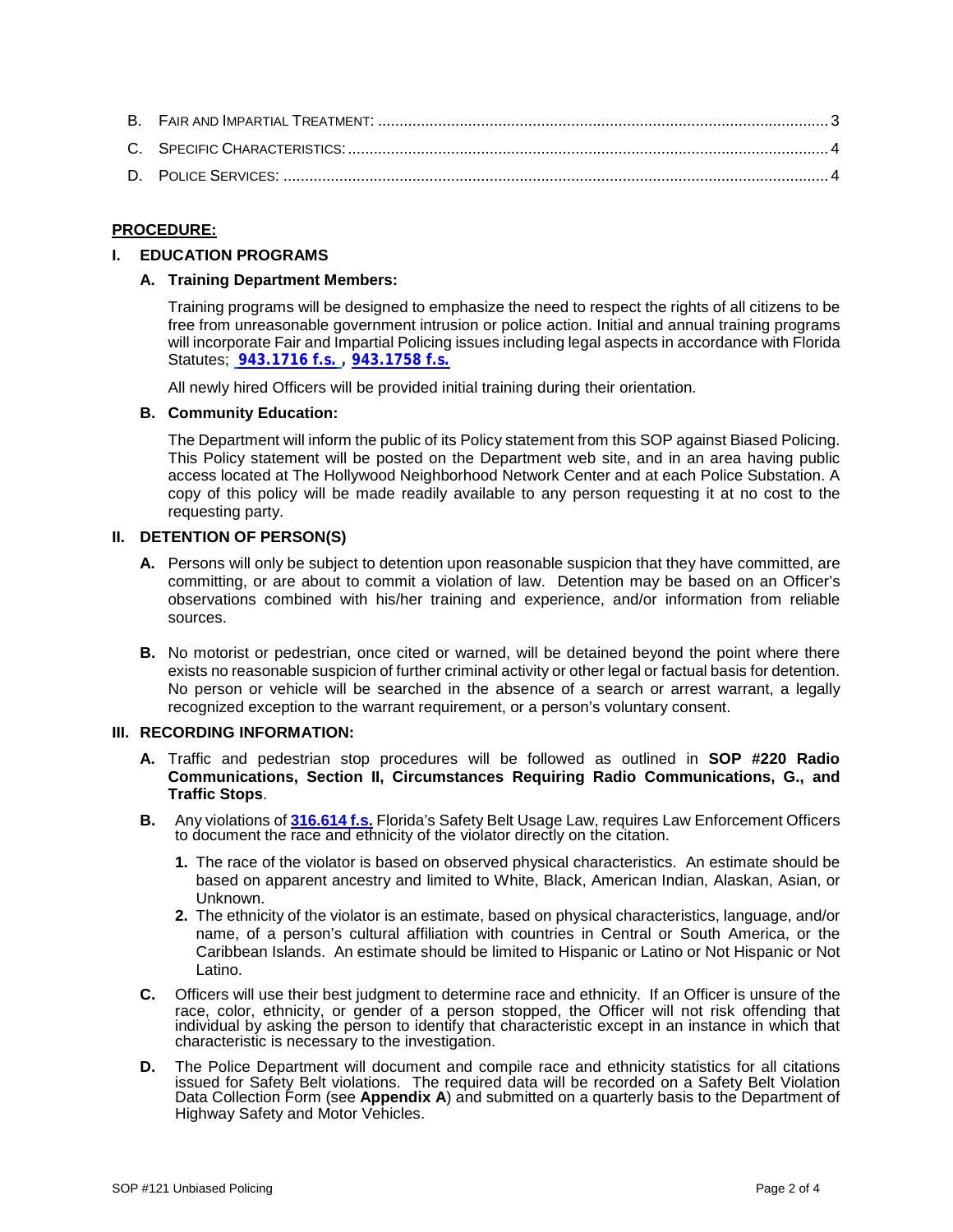# <span id="page-2-0"></span>**IV. COMPLAINT PROCEDURE**

A complaint may be filed with the Department if the affected party believes they may have been detained or searched based on race, ethnic background, national origin, gender, gender identity, sexual orientation, religion, socioeconomic status, age, disability, or political status. No person will be discouraged or in any way prevented from filing such a complaint, or retaliated against because they have filed a complaint.

#### <span id="page-2-1"></span>**A. Officer Receiving a Complaint:**

If a citizen believes they were stopped or searched based on any legally protected characteristic and contacts a Department Member requesting to make a complaint, the Member will immediately contact any On-Duty Supervisor.

#### <span id="page-2-2"></span>**B. Supervisor Receiving Complaint:**

Any Supervisor receiving such a complaint will refer to **"SOP 104.1 Complaint Process, Section III. Complaint Processing and Supervisor Duties**".

If a Biased Policing complaint is sustained against a Member, it will result in corrective measures and/or disciplinary action as outlined in **SOP 104.1, Complaint Process and SOP #105 Discipline Policy.**

#### <span id="page-2-3"></span>**C. Internal Affairs Responsibilities:**

The Internal Affairs Unit will be responsible for reviewing the following and being particularly alert to any pattern of potentially discriminatory treatment by an individual Officer or Squad.

- **1.** All Biased Policing complaints.
- **2.** In-vehicle video tapes of traffic stops, if applicable.
- **3.** Reports filed by Officers relating to detentions.

#### <span id="page-2-4"></span>**D. Corrective Action:**

Whenever it appears that an unlawful practice is occurring either through review or sustained complaints, the results will be sent to the Chief of Police for appropriate corrective/disciplinary action.

# <span id="page-2-5"></span>**E. Administrative Review:**

By the fourth quarter of each year, the Internal Affairs Unit will conduct an annual administrative review of Agency practices concerning Fair and Impartial Policing, to include arrests, traffic contacts, field contacts, searches and seizures, and any asset seizure and forfeiture efforts . A report of the findings will be sent to the Chief of Police for review and a copy forwarded to the Accreditation Unit.

#### <span id="page-2-7"></span><span id="page-2-6"></span>**V. DEFINITIONS:**

#### **A. Biased Policing:**

The inappropriate consideration of specified characteristics when enforcing the law or providing police services. Specific characteristics includes, but is not limited to, race, ethnic background, national origin, gender, gender identity, sexual orientation, religion, socioeconomic status, age, disability, political status, or any other legally protected characteristics.

#### <span id="page-2-8"></span>**B. Fair and Impartial Treatment:**

Persons, irrespective of race or other distinctions, are treated in the same basic manner under the same or similar circumstances. This does not mean that all persons in the same or similar circumstances can or must be treated identically. Reasonable concessions and accommodations may be, and sometimes should be made, when dealing with individuals with physical or mental disabilities injury, illness, or similar conditions, or when information about them necessitates different treatment.